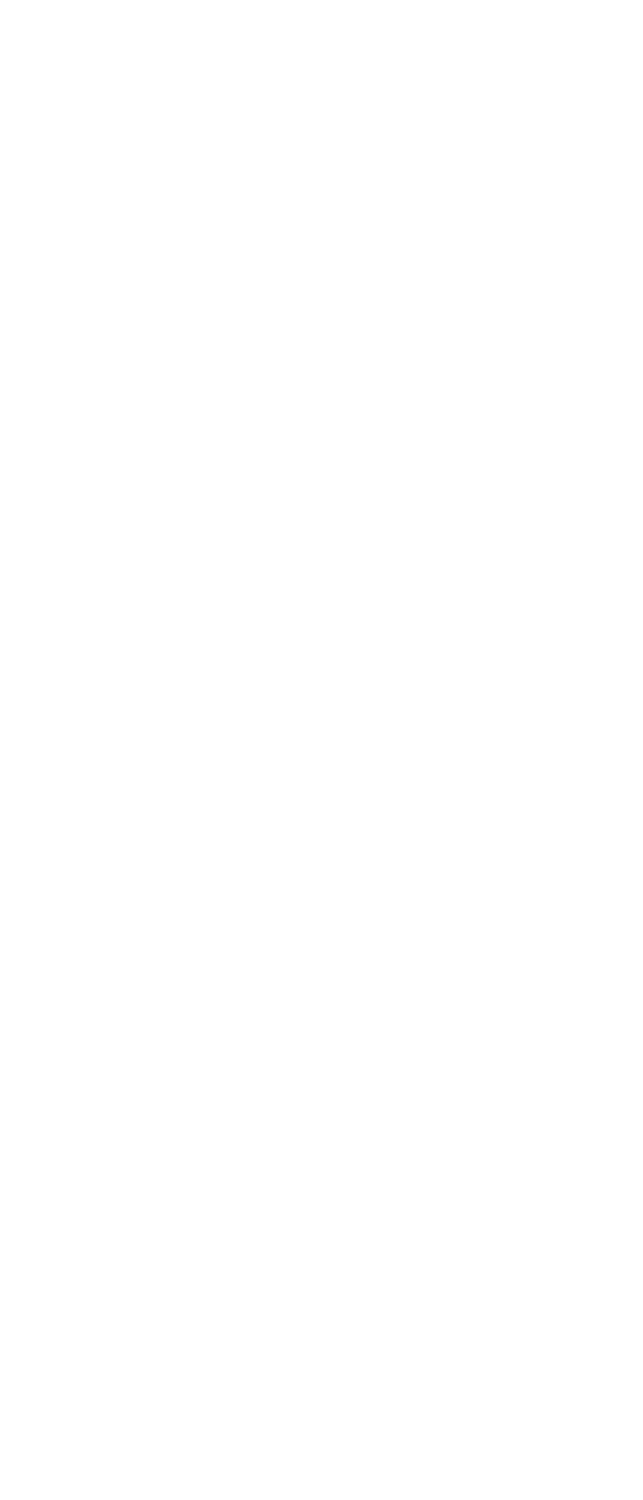# **SKY SIGNATURE**

CHERRY BOURBON Bourbon, lemon juice, cherry syrup, Angostura bitters

RUM CAKE MARTINI Gold rum infused vanilla, Baileys, chocolate cookie syrup, sweet cream

CHICHEN ITZA Tequila infused with togarashi and lime skin, mango puree, brown sugar, lime juice

LAND OF RASPBERRY Juni 93 R/P infused basil & raspberry, red berries syrup, lemon juice, Fentimans tonic

ROUNDABOUT PASSION Vodka, mint, syrup, passion fruit puree, lemon juice

BELGRADE SIDE Bombay gin, lime, juice, simple syrup, lavender syrup, mint leaves

AMBER FIZZ Gin, beer jam, chamomile syrup, passion fruit puree, lemon juice

BREEZY VIBE Gin, beer, cucumber, chamomile syrup

LILIQUE Gin, chamomile syrup, lime juice, Fentimans tonic

LAVENDER MULE Vodka, lemon juice, lavender syrup, elderflower syrup, Fentimans ginger beer

PEACOCK MANHATTAN Domestic brandy, Antica Formula, Grand Marnier, Angostura bitters

DRUNKEN SAILOR Pyrat XO, lime juice, brown sugar, Angostura bitters, orange bitters

GRANMA'S SECRET Woodford, lime juice, sugar syrup, fresh rosemary, egg white, apricot jam

BELVEDERE PEACH NECTAR Belvedere vodka, peach puree, lemon juice, ginger ale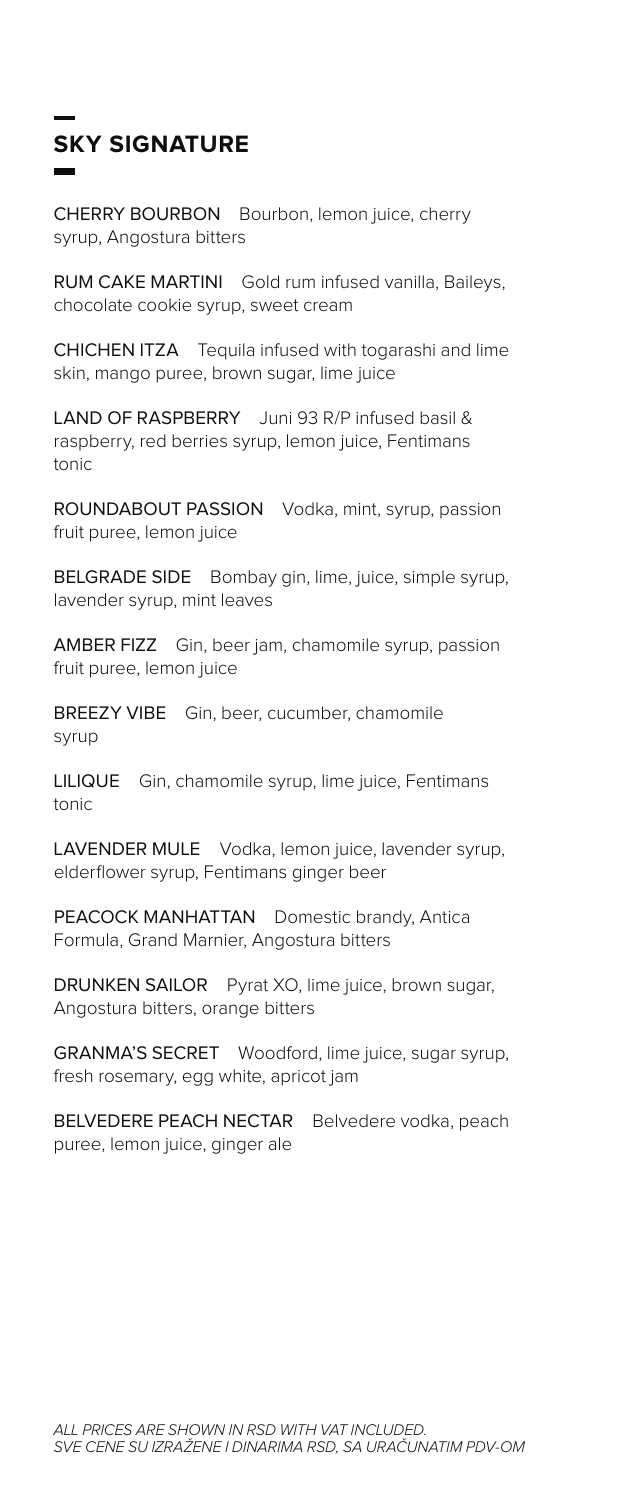### **APERITIF** (40ML)  $\overline{\phantom{0}}$

Gorki list Aperol Pernod Ricard Amaro Montenegro Jagermeister Campari Fernet Branca Punt e Mes Antica Formula Lillet Blanc



Malibu Amaretto di Saronno Kahlua Baileys Southern Comfort Cointreau Grand Marnier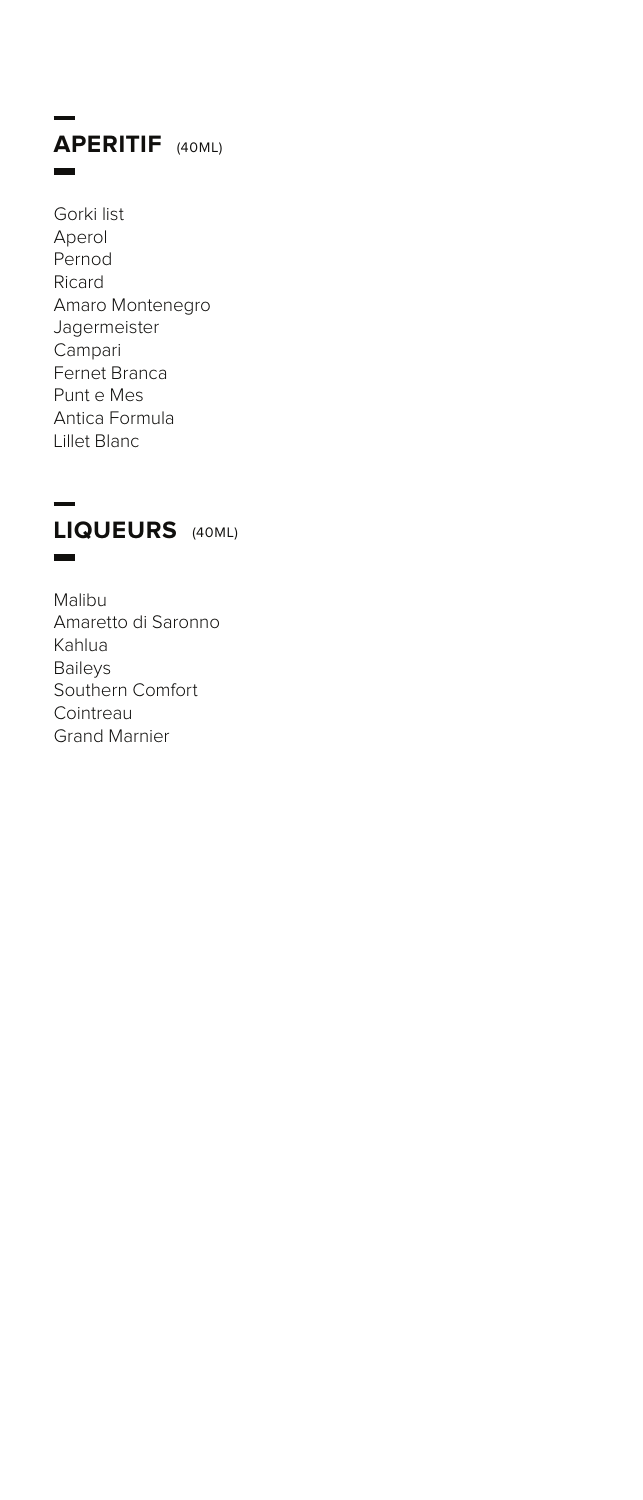

Vinjak 5 Zarić kajsija Zarić viljamovka Paunović šljiva Bojkovčanka dunja Paunović vinjak Bojkovčanka šljiva Jezdić višnja Grappa Moscato Grappa Antica Cuvee



Beefeter Bombay Sapphire Juni 93 Raspberry & Plum Beefeater 24 Hendrick's Plymouth Tanqueray 10 Botanist Hajduk Cobalto 17 Thomas Dakin Sul Star of Bombay Monkey 47 Juni 93 Cask Aged Windspiel



Absolut Belvedere Grey Goose Absolut Elyx Stolichnaya Elite Beluga Gold Grey Goose VX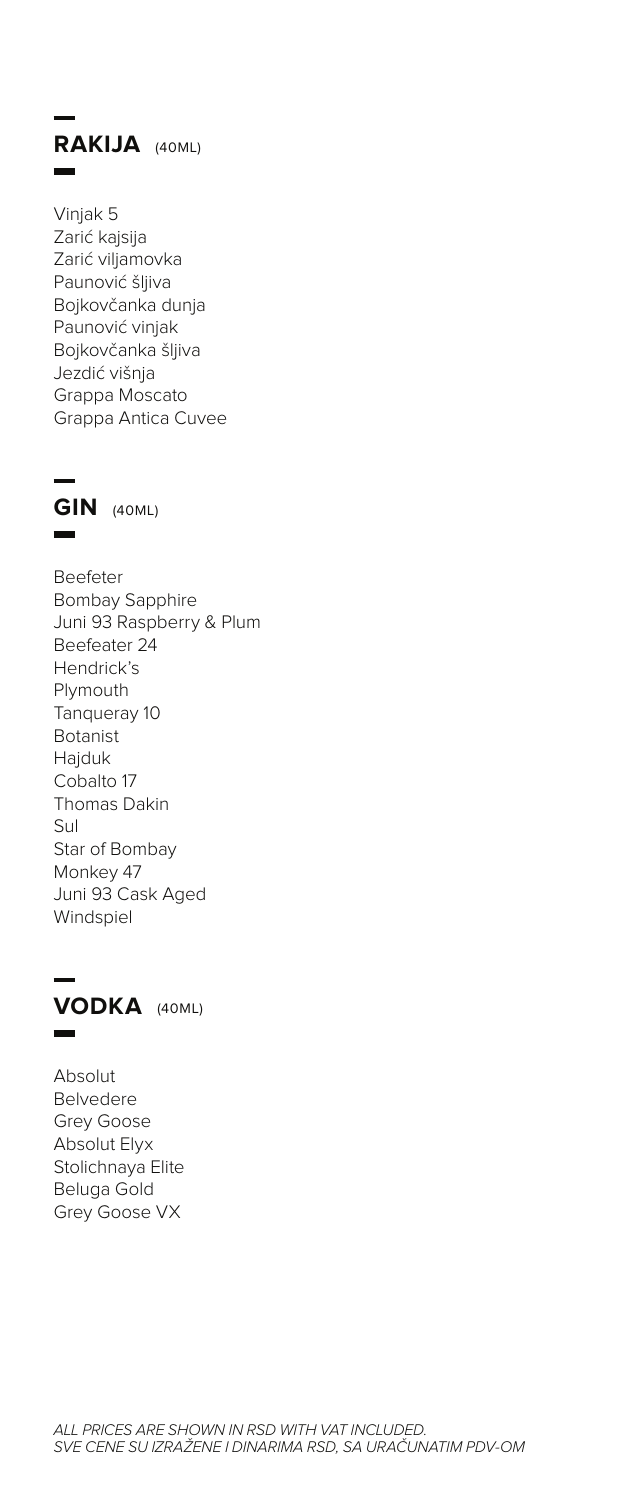# **ASIAN WHISKY** (40ML)

Nikka from the Barrel, Japan Paul John Edited Single Malt, India Omar Single Malt, Taiwan Kavalan Single Malt, Taiwan Hibiki Suntory Whisky, Japan Yamazaki Single Malt, Japan

### **MALT WHISKY** (40ML)

Monkey Shoulder Glenlivet Founder's Reserve Speyside Glenfiddich 12 Speyside Laphroaig 10 Islay Highland Park 12 Glenfiddich 15 Speyside Ardbeg 10 Islay The Dalmore 12 Highland Glenmorangie Quinta Ruban 14 Lagavulin 16 Islay Glenmorangie Nectar D'Or Highland Aberlour A'bunadh Highland Glenfiddich 18 Speyside Balvenie Caribbean Cask 14 Macallan 15 Highland Glenmorangie Signet Highland Glenfiddich 21 Speyside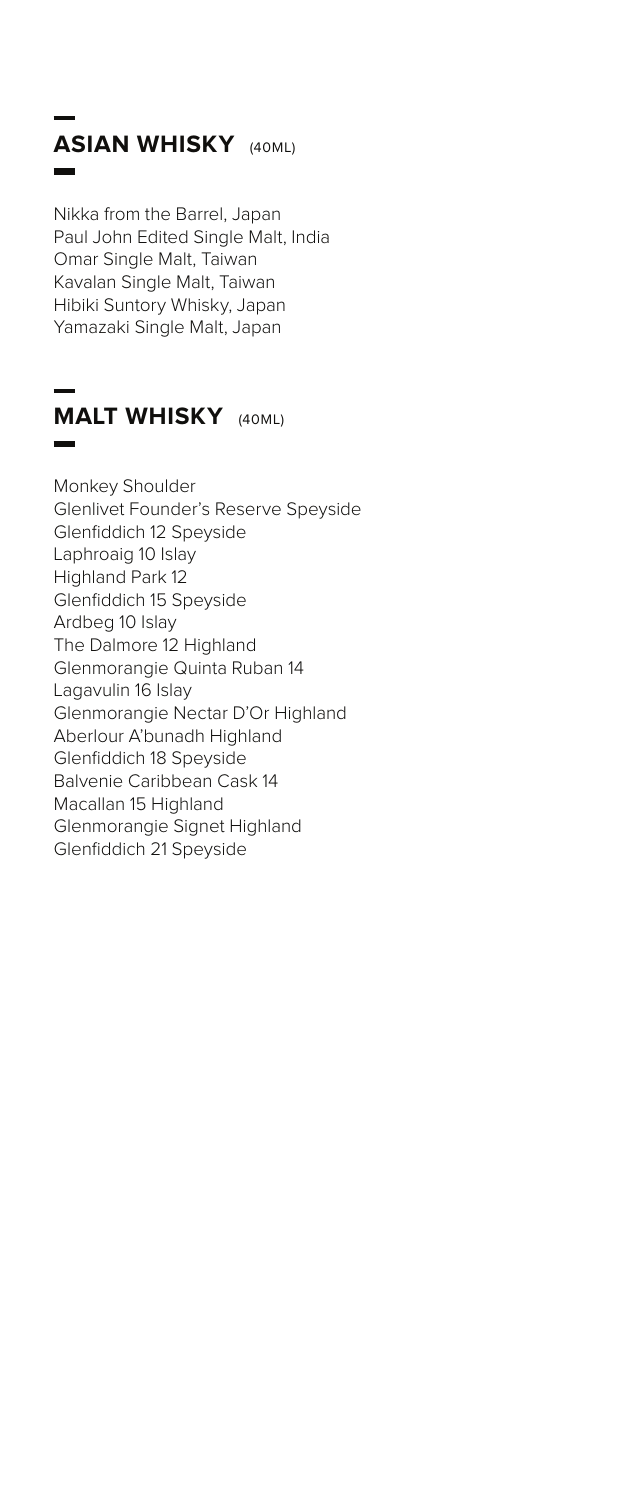# **SCOTCH WHISKY** (40ML)

Ballantine's Chivas Regal 12 Johnnie Walker Black Label Nomad Outland Whisky Johnnie Walker Gold Label Chivas Regal 18 Johnnie Walker Blue Label Chivas Royal Salute 21

#### **IRISH WHISKEY** (40ML)  $\blacksquare$

Jameson Jameson Black Barrel

### **BOURBON** (40ML)

Jack Daniel's **Buffalo Trace** Gentleman Jack Woodford Reserve Maker's Mark Jack Daniel's Single Barrel Woodford Reserve Double Oaked Jack Daniel's Sinatra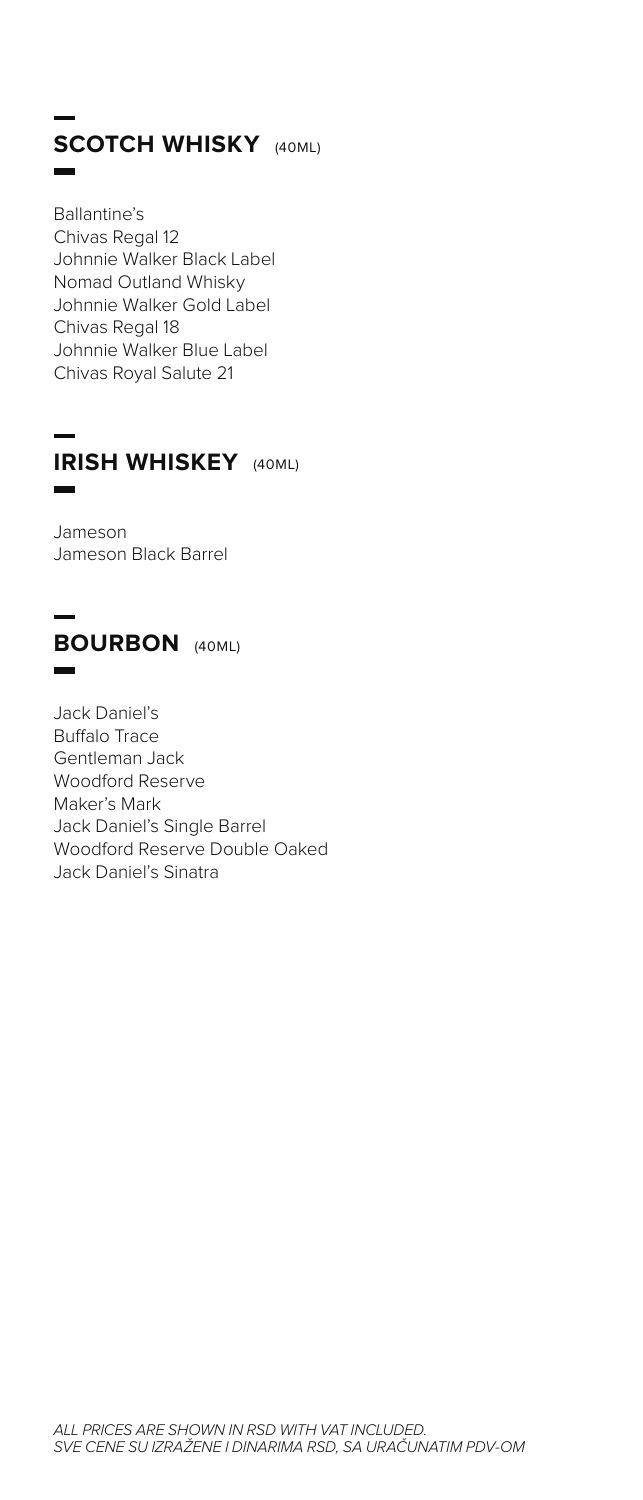### **RUM** (40ML)

Bacardi Gold Havana Club 3 Bacardi Oakheart Havana Club 7 Matusalem Gran Reserva 15 The Wild Geese Premium Rum Diplomatico Reserva 12 Zacapa 23



Olmeca Blanco Jose Cuervo Blanco Olmeca Gold Patron XO Cafe Jose Cuervo Reposado Patron Silver Patron Anejo KAH Reposado KAH Anejo



Martell VS Martell VSOP Hennessy Fine de Cognac Remy Martin VSOP Martell Cordon Bleu Remy Martin XO Hennessy XO Hennessy Paradis Imperial Remy Martin Louis XIII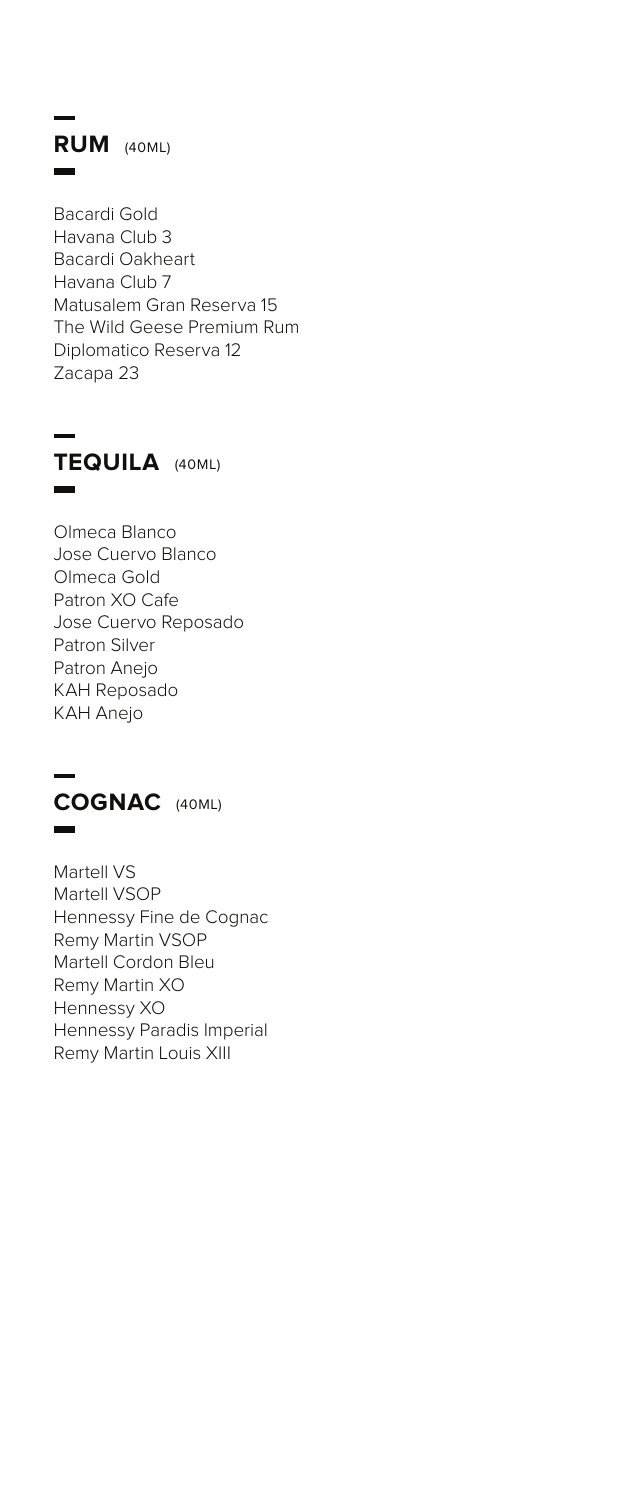# **BEER**

SkyLounge Lager (0.33) Zaječarsko (0.33) Zaječarsko Crno (0.33) Heineken (0.25) Heineken 0.0 (0.25) Dogma Svetionik (0.33) Erdinger (0.33) Dirigent Academia (0.33) Salto Belgrade IPA (0.33) Corona (0.355) Kirin Ichiban (0.33)



Aqua Viva (0.25) Aqua Viva (0.75) Knjaz Miloš (0.25) Knjaz Miloš (0.75) Acqua Panna (0.25) Acqua Panna (0.75) San Pellegrino (0.25) San Pellegrino (0.75) Evian (0.75)



Coca Cola (0.25) Coca Cola Zero (0.25) Bitter Lemon (0.25) Fanta (0.25) Sprite (0.25) Apple, Strawberry, Orange juice (0.25) Red Bull (0.33) Red Bull Sugar free (0.33) San Pellegrino Tonic Maderia (0.20) San Pellegrino Binger Beer (0.20) San Pellegrino Citrus (0.20)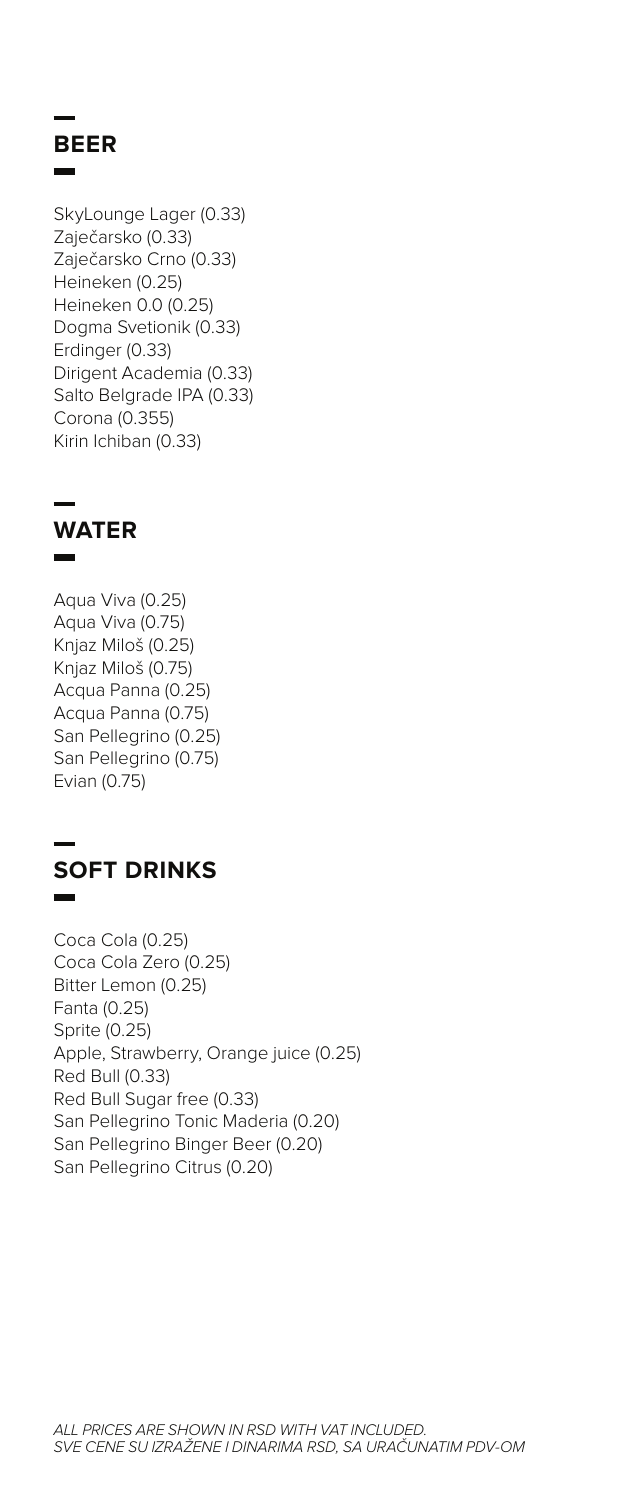### **FRESH JUICES**  $\equiv$

Lemonade Fresh Orange Fresh Grapefruit Citrus Mix

### **HOT BEVERAGES**  $\blacksquare$

Espresso Espresso doppio Macchiato Cappuccino Cafe Latte Nescafe Decaf Irish Coffee Tea Selection by Ronnefeldt

Your choice of milk: Soy milk +30 Almond milk +30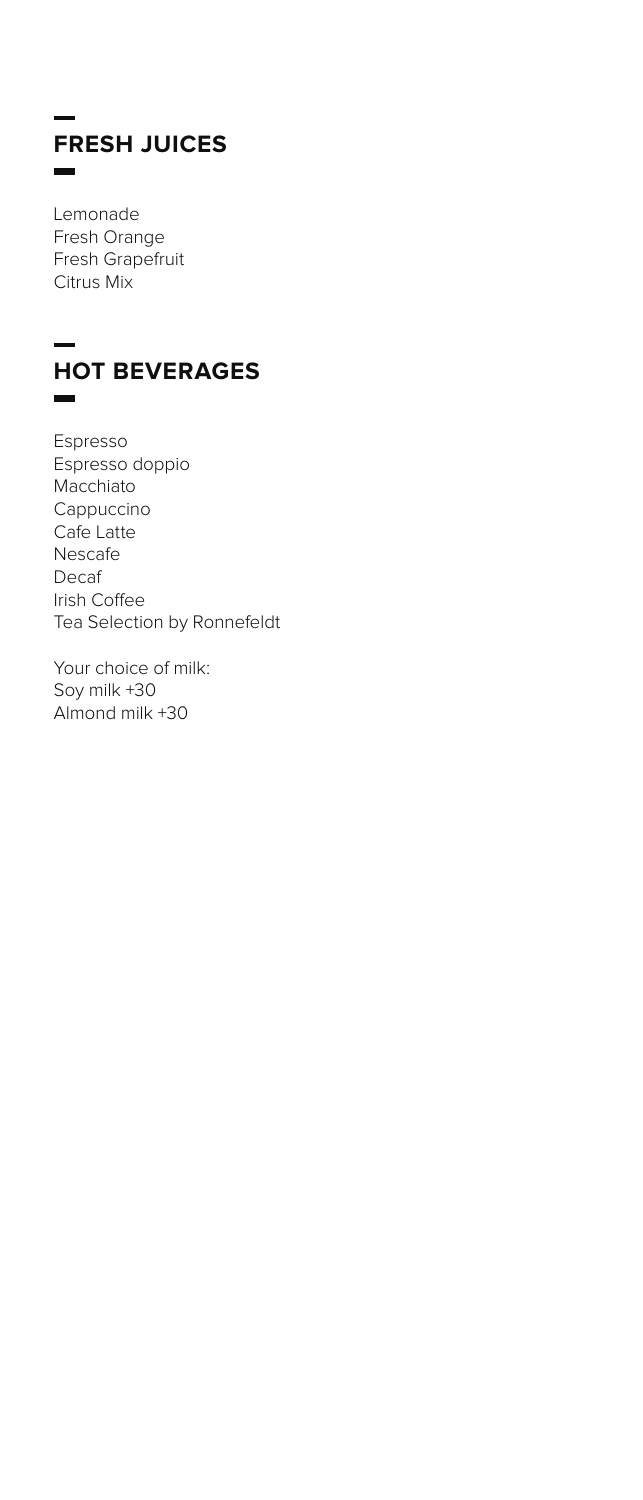### **SKY ICED TEA**  $\blacksquare$

**PEACH STRAWBERRY PASSION FRUIT** KIWI **APPLE**